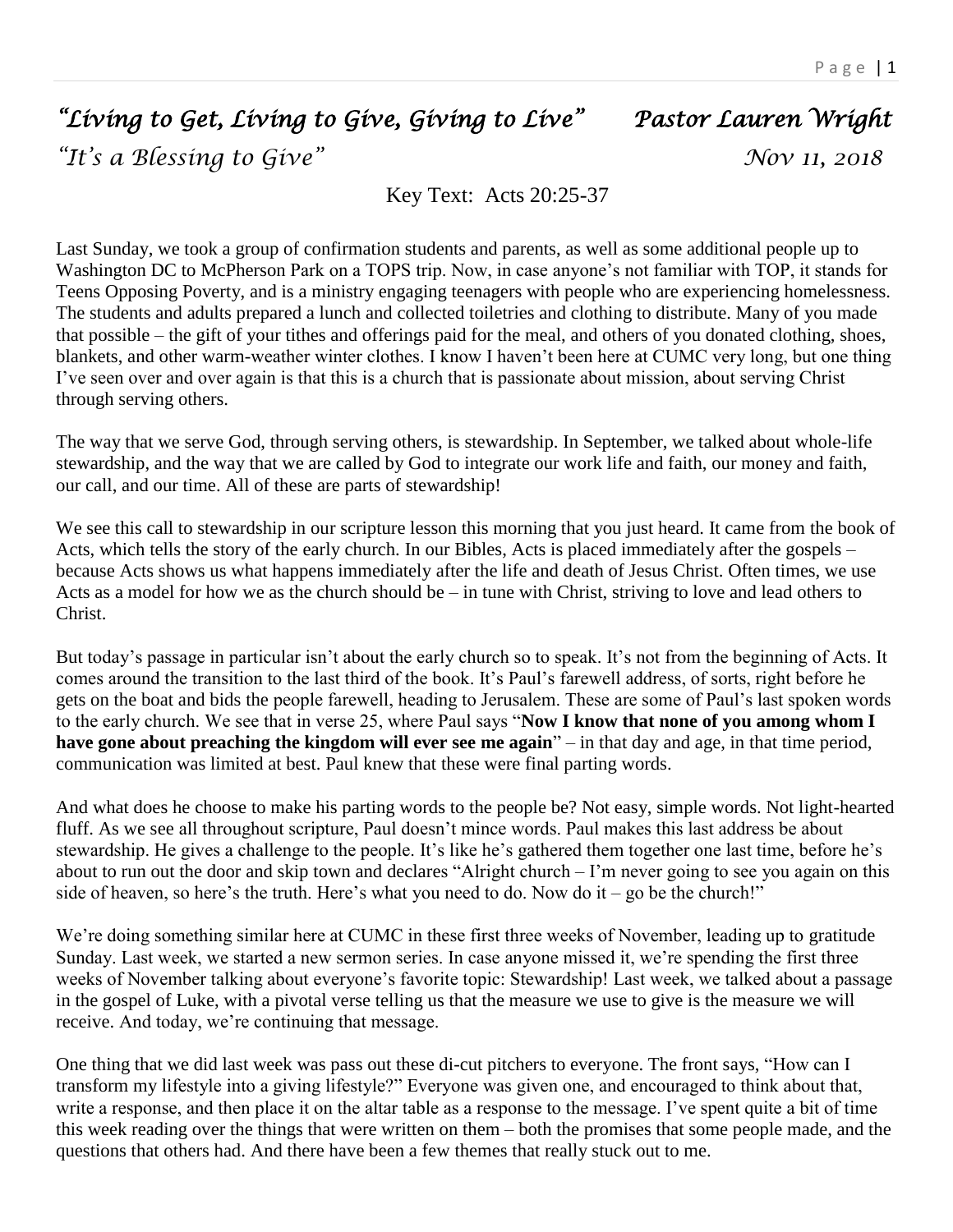First, there was a lot of conversation about priorities and learning to prioritize on the pitchers. There was talk of learning to say no to unnecessary expenses and extras, so that we can learn to say "yes" to God. There was talk of prioritizing schedules, so that time can be spent in prayer and scripture and service. I think that this is precisely what Paul is talking about in today's scripture, when he says in verse 35 **"In everything I did, I showed you that by this kind of hard work we must help the weak."** 

It's truly a balancing act. One person wrote "giving time to listen and HEAR concerns and joys." I love the emphasis on HEAR. It's not enough to just listen, but to truly hear what someone is saying, to truly "step up a cup" in our care for the weak, in our care for our brothers and sisters.

Another cup shared about the impact of Financial Peace University on understanding the importance of prioritizing funds and spending. Maybe some of you heard the sermon on "stepping up a cup" and want to support the church financially but are overwhelmed with debt and don't know where to start. Maybe you think about what it would look like to give 10% and can't imagine what it would look like to ever be there. Did you know we have resources here at the church to help? This fall, we've offered two sessions of FPU, and are willing to offer more. If you wanted to pray, and weren't sure how, you'd come and talk to me or Pastor Randy, right? The same is true for other spiritual practices. Come and learn, come and practice!

Our cornerstone verse for today comes in verse 36, when Paul quotes Jesus, saying **"remembering the words of our Lord Jesus himself, it is more blessed to give than to receive."** It is more of a blessing to give, than to receive – let that soak in for a minute.

Now, how can that be? A refrain that came out of last week's message was to "step up a cup" – what if everyone gave 1% more? What if everyone prayed five more minutes a day? What if everyone invited one more friend to church each year? What if everyone served one extra hour a year? Can you imagine how our church would be transformed?

I've got to say, I think not only would our church be transformed as a whole, but each one of us would be, too. Why? Well, let's explore that. Let's use the example of prayer. Maybe someone in this room already prays for an hour every day. Maybe someone else prays for thirty seconds. If each one of us were to "step up a cup" and commit to praying for five more minutes a day and say there were 250 of us to do that, that's 20.8 extra hours of prayer EACH DAY. Over the course of the week, that's 145 hours. A year, 7,583 extra hours of prayer.

And friends, let me tell you from my experience, when I am praying for others, I encounter Christ. When I am giving of myself in that way, I am blessed. I pray for my YES student each day, and in those quiet moments of praying for her each morning, of praying for specific things for her day, I encounter God.

But this isn't just true for giving of our prayers! Can you imagine what this would look like if we all gave one 1% more? If we served one hour more?

It isn't about how many more things we could purchase with the extra money, or how many more mission trips we could take with all the extra volunteer hours. Think about how your life would be changed, as you encounter God through giving in this way, as we are blessed in our giving.

Sometimes, though, these verses get used in a way that's dangerous. We don't give, either of our prayers or our time or our money because we want to get something out of it. We don't "step up a cup" in our giving, so that we will also "step up a cup" in our receiving. This is not what God has called us to do! We don't give with an attitude that it's about what we'll get in return.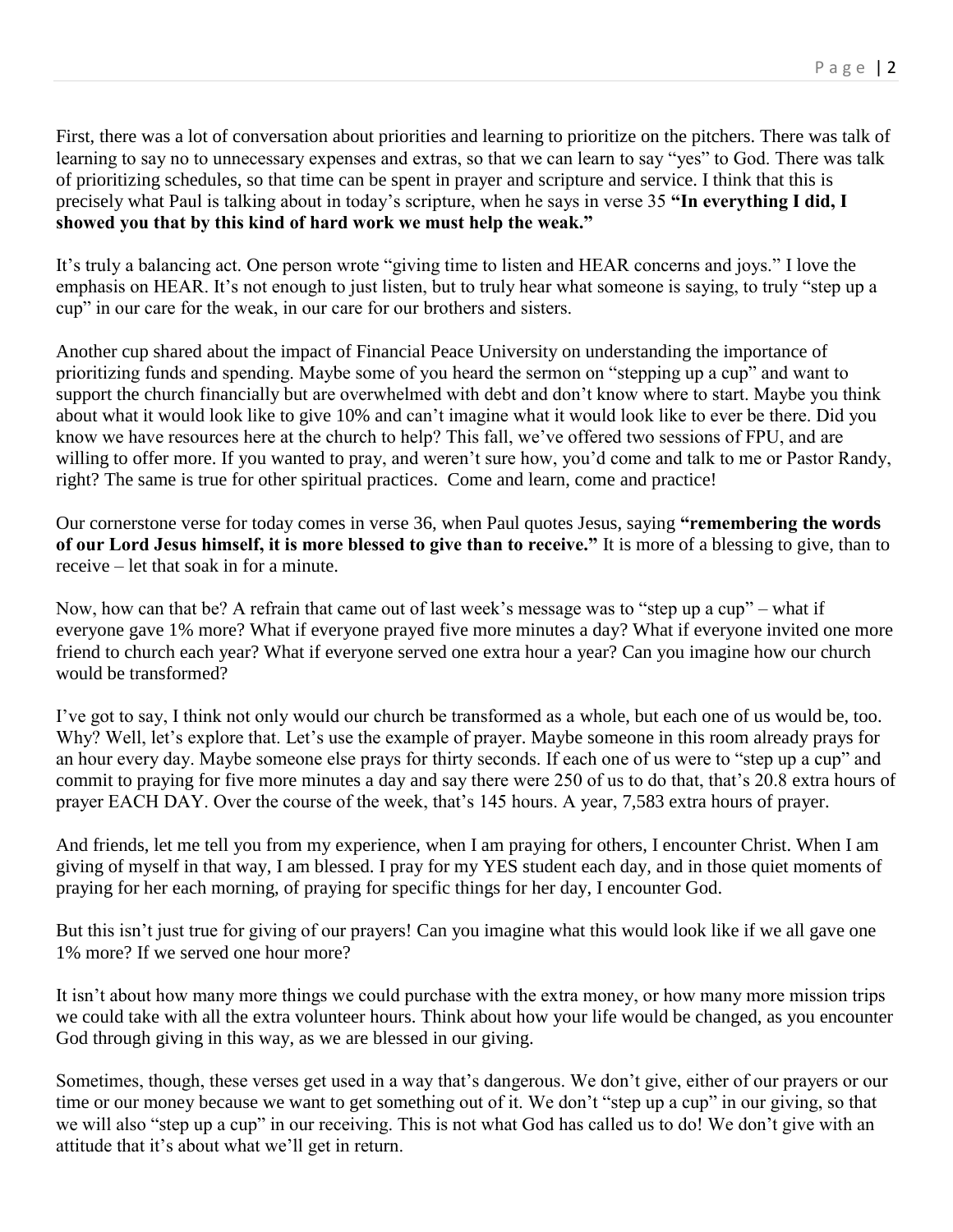And why is this? Because it's not about us. Several popular Christian speakers and writers have been quoted saying before that "once you join the church, it's not about you anymore" – and for a long time, I thought I agreed with that. I thought that we should spend more time with those who haven't joined, and that once you join in, you aren't just here to be served, but to serve.

But I've got to tell you, friends, I think maybe we can nuance that out a little further. I think regardless of your membership in the church, once you accept the call to follow Christ, it's not about you anymore. Once you say yes to God, you've got to start learning to say "no" to lots of other things. Once you have Christ in the center of your life, the things that used to occupy that center space have got to go away.

Once you follow Christ, your life is no longer allowed to be just about you. That means the way you spend your time, your money, your prayers, and your energy matters. Someone's pitcher from last week summed this up well. They wrote that transforming to a giving lifestyle looked like "asking myself what percentage of my deeds have been for me today? How much for others? How much for God?"

And friends, here's some truth that I've learned from my own life, in my own struggles to "step up a cup" with my giving – God can do more with my tithe, with my 10%, than I can do with my 90%. It's some messed-up math that only makes sense with God, but I've seen the fruits of that time and time again. Each week, when we take up our tithes and offerings, we share about a way that those are used here at the church. We've recently shared about Stephen Ministries, and Confirmation class, and buying Bibles for Children. And friends, if you are giving financially, you are helping make that possible! Your 10% matters. When I think about the things that I've done with the rest of my 90%, that doesn't make its way to the offering plate, is that building the kingdom? Often times, that answer is no.

Engaging in this type of deep, meaningful self-reflection is hard. It's hard to say to your bank account, to your packed calendar, to your devotional life – It's not about me. But this is how God calls us. This is how Paul urges the early church to respond. Paul leaves the people, committing them to God, saying "**now I commit you to God and to the word of God's grace, which can build you up and give you an inheritance among all those who are sanctified"**

Paul's saying, "I've been here with you. You've seen the way I've lived and served. And now, I'm giving you to God. I'm leaving you in God's hands. And God's got this. God's going to continue to work in you and through you. God is enough for you."

And you know what seems a little crazy to me? After Paul talks about what it means to truly serve, after he says all of these things about giving, after he makes bold requests – how do the people respond? Verses 37-38 tell us "**they all wept as they embraced him and kissed him. What grieved them the most was the statement that they would never see his face again**". That's what they were the most upset about – not seeing Paul again. It wasn't that they were upset about the sacrifice to give or that their leader asked for money and time and resources. It was that they wouldn't see him again.

Of course, Paul and the early church aren't perfect. They were people, just like us. And sometimes they messed up. But I think this is something they got right. Here in that moment, they got it. They got that it wasn't about them and what they wanted. But this continues to be a struggle because we're fleshly people.

We're been talking about these same themes with our confirmation students. And a few weeks ago, we focused on another early church group – John Wesley and the Methodist movement. Together as a group, we talked about what it meant to be a steward, and we passed out cards with the Wesleyan covenant prayer. We prayed